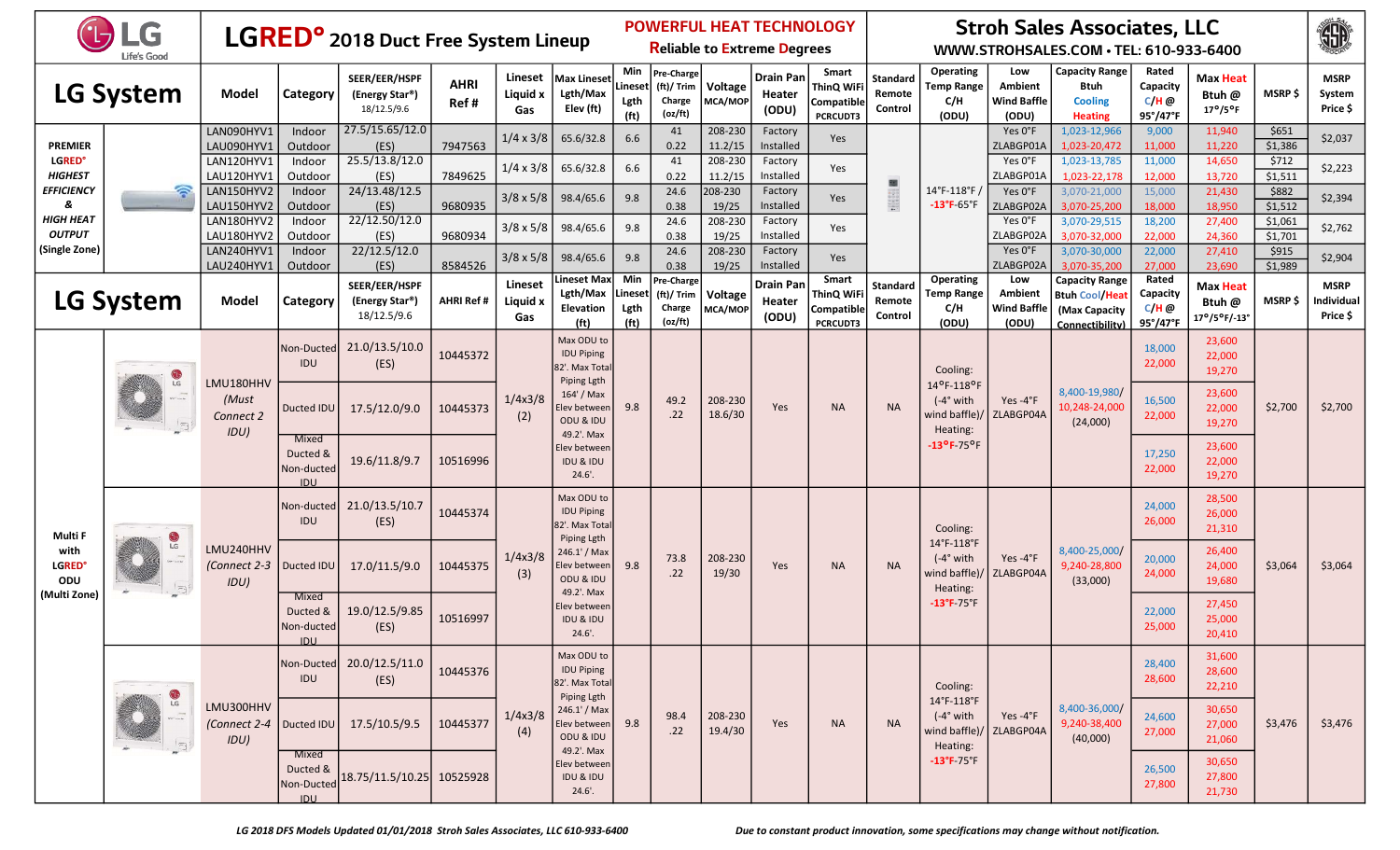|                                                        | LG System                          | Model                                                                | Category                               | SEER/EER/HSPF<br>(Energy Star <sup>®</sup> )<br>18/12.5/9.6                    | <b>AHRI Ref #</b>         | <b>Lineset</b><br>Liquid x<br>Gas                | ineset Max <br>Lgth/Max<br>Elevation<br>(f <sup>t</sup> )                             | Min<br>Lineset<br>Lgth<br>(f <sub>t</sub> ) | Pre-Charge<br>(ft)/ Trim<br>Charge<br>(oz/ft)        | Voltage<br>MCA/MOP | <b>Drain Pan</b><br>Heater<br>(ODU) | Smart<br>ThinQ WiF<br><b>Compatible</b><br>PCRCUDT3 | <b>Standard</b><br>Remote<br>Control | Operating<br><b>Temp Range</b><br>C/H<br>(ODU)                                                        | Low<br><b>Ambient</b><br><b>Wind Baffle</b><br>(ODU) | <b>Capacity Range</b><br><b>Btuh Cool/Hea</b><br>(Max Capacity<br>Connectibility) | Rated<br>Capacity<br>$C/H$ @<br>$95^{\circ}/47^{\circ}$ F | <b>Max Heat</b><br>Btuh @<br>17°/5°F/-13°                | <b>MSRP \$</b> | <b>MSRP</b><br>Individual<br>Price \$ |
|--------------------------------------------------------|------------------------------------|----------------------------------------------------------------------|----------------------------------------|--------------------------------------------------------------------------------|---------------------------|--------------------------------------------------|---------------------------------------------------------------------------------------|---------------------------------------------|------------------------------------------------------|--------------------|-------------------------------------|-----------------------------------------------------|--------------------------------------|-------------------------------------------------------------------------------------------------------|------------------------------------------------------|-----------------------------------------------------------------------------------|-----------------------------------------------------------|----------------------------------------------------------|----------------|---------------------------------------|
|                                                        |                                    | LMU360HHV<br>PMBD Unit(s)                                            | Non-ducted<br>IDU                      | 21.0/15.0/11.5<br>(ES)                                                         | 10443472                  |                                                  | Max ODU to<br><b>IDU Piping</b>                                                       |                                             | Main:                                                |                    |                                     |                                                     |                                      |                                                                                                       |                                                      |                                                                                   | 36,000<br>41,000                                          | 45,510<br>41,000<br>32,390                               |                |                                       |
|                                                        | $\mathbf{C}$                       | Required<br>Connect 2-5<br><b>IDU</b> with<br>minimum<br>capacity of | Ducted IDU                             | 17.5/13.5/10.5                                                                 | 10443475                  | 3/8x3/4<br><b>PMBD</b><br>Unit $(s)$<br>Required | 229.6'. Max<br><b>Total Piping</b><br>Lgth 475.7'<br>Max Elev<br>between<br>ODU & IDU | 9.8                                         | 16.4<br>Branch:<br>131.2/<br>Main:<br>.54<br>Branch: | 208-230<br>30.2/45 | Yes                                 | <b>NA</b>                                           | <b>NA</b>                            | Cooling:<br>14°F-118°F<br>$(-4°$ with<br>wind baffle)/<br>Heating:<br>$-13^{\circ}$ F-64 $^{\circ}$ F | Yes-4°F<br>2x<br>ZLABGP04A                           | 11,700-46,733/<br>13,455-50,200<br>(48,000)                                       | 34,000<br>40,000                                          | 44,400<br>40,000<br>31,600                               | \$4,023        | \$4,023                               |
| <b>Multi F Max</b><br>with<br><b>LGRED<sup>®</sup></b> |                                    | 18,000 btuhs)                                                        | Mixed<br>Ducted &<br>Non-ducted<br>IDU | 19.25/14.25/11.0<br>(ES)                                                       | 10445111                  |                                                  | 98.4' . IDU &<br>IDU 49.2'.                                                           |                                             | .22                                                  |                    |                                     |                                                     |                                      |                                                                                                       |                                                      |                                                                                   | 35,000<br>40,500                                          | 44,960<br>40,500<br>32,000                               |                |                                       |
| ODU<br>(Multi Zone)                                    |                                    | LMU420HHV                                                            | Non-ducted<br>IDU                      | 20.5/14.0/11.0<br>(ES)                                                         | 10443471                  |                                                  | Max ODU to<br><b>IDU Piping</b>                                                       |                                             | Main:                                                |                    |                                     |                                                     |                                      |                                                                                                       |                                                      |                                                                                   | 42,000<br>45,000                                          | 49,950<br>45,000<br>34,200                               |                |                                       |
|                                                        | $\frac{1}{2}$                      | PMBD Unit(s)<br>Required<br>(Connect 2-<br>6H IDU with<br>minimum of | Ducted IDU                             | 19.0/13.0/10.5<br>(ES)                                                         | 10443474                  | 3/8x3/4<br><b>PMBD</b><br>Unit $(s)$<br>Required | 229.6'. Max<br><b>Total Piping</b><br>Lgth 475.7'<br>Max Elev<br>between<br>ODU & IDU | 9.8                                         | 16.4<br>Branch:<br>131.2/<br>Main:<br>.54<br>Branch: | 208-230<br>30.2/45 | Yes                                 | <b>NA</b>                                           | <b>NA</b>                            | Cooling:<br>14°F-118°F<br>$(-4°$ with<br>wind baffle)<br>Heating:<br>$-13^{\circ}$ F-64 $^{\circ}$ F  | Yes-4°F<br>2X<br>ZLABGP04A                           | 11,700-53,897<br>13,455-55,526<br>(56,000)                                        | 42,000<br>45,000                                          | 49,950<br>45,000<br>34,200                               | \$4,617        | \$4,617                               |
|                                                        |                                    | 18,000 btuhs)                                                        | Mixed<br>Ducted &<br>Non-ducted<br>IDU | 19.75/13.5/10.75<br>(ES)                                                       | 10444103                  |                                                  | 98.4' . IDU 8<br>IDU 49.2'.                                                           |                                             | .22                                                  |                    |                                     |                                                     |                                      |                                                                                                       |                                                      |                                                                                   | 42,000<br>45,000                                          | 49,950<br>45,000<br>34,200                               |                |                                       |
|                                                        | <b>LG System</b>                   | <b>Model</b>                                                         |                                        | Category                                                                       | Number of<br><b>Ports</b> | Lineset<br>Liquid x<br>Gas To IDU                | <b>Lineset Max</b><br>Lgth/Max<br>Elevation<br>(f <sup>t</sup> )                      | Min<br>Lineset<br>Lgth<br>(f <sup>t</sup> ) |                                                      | Voltage            |                                     | Smart<br>ThinQ WiF<br>Compatible<br><b>PCRCUDT3</b> | <b>Standard</b><br>Remote<br>Control | Operating<br><b>Temp Range</b><br>C/H                                                                 | Low<br><b>Ambient</b><br><b>Wind Baffle</b><br>(ODU) | <b>Max Capacity</b><br>Connectibilty                                              |                                                           |                                                          | <b>MSRP\$</b>  | <b>MSRP</b><br>Individual<br>Price \$ |
|                                                        | $\frac{0.0000}{0.00000}$           | <b>PMBD3620</b>                                                      |                                        | At least one BD Unit                                                           | $1 - 2$                   | 1/4x3/8<br>(2)                                   | Max ODU to                                                                            | 10' from<br>ODU to                          |                                                      |                    |                                     |                                                     |                                      |                                                                                                       |                                                      | 48,000 Max<br>Connected<br>Capacity                                               |                                                           |                                                          | \$400          | \$400                                 |
| <b>Branch</b><br><b>Distribution</b><br>(BD) Units     | $\frac{0.0000}{0.0000}$            | <b>PMBD3630</b>                                                      |                                        | Required for Use With Multi<br>F Max LMU480HV,<br>LMU540HV & LMU600HV          | $1 - 3$                   | 1/4x3/8<br>(3)                                   | BD(s):180.4<br>Max BD to<br>each IDU:<br>49.2'. Max                                   | <b>PMBD</b><br>or from<br><b>PMBD</b>       |                                                      | 208-230            |                                     |                                                     |                                      | $0^{\circ}$ to                                                                                        |                                                      | 72,000 Max<br>Connected<br>Capacity                                               | apacity per port<br>&c                                    | Maximum nominal<br>A,B<br>is<br>24,000 Btuh              | \$425          | \$425                                 |
| for<br><b>Multi F Max</b><br>with                      |                                    | <b>PMBD3640</b>                                                      |                                        | (PMBL5620 Y- Branch<br>Connector is a Required<br>Accessory if using more than | $1 - 4$                   | 1/4x3/8<br>(4)                                   | Total BD(s) to<br>IDU(s): 295.3<br>lev betweer                                        | to IDU<br>3' from<br>ODU to                 |                                                      |                    |                                     | <b>NA</b>                                           | <b>NA</b>                            | $150^{\circ}$ F                                                                                       | N/A                                                  | 73,000 Max<br>Connected<br>Capacity                                               |                                                           |                                                          | \$550          | \$550                                 |
| <b>LGRED<sup>®</sup></b>                               | $\frac{880}{2000}$ = $\frac{1}{2}$ | <b>PMBD3641</b><br>(Required for<br>LM*N360HV)                       |                                        | one BD Unit)                                                                   | $1 - 4$                   | 1/4x3/8(3)<br>1/4x1/2(1)                         | BD & IDU:<br>32.8'; BD &<br>BD: 49.2'.                                                | Y & 2'<br>from \                            |                                                      |                    |                                     |                                                     |                                      |                                                                                                       |                                                      | 73,000 Max<br>Connected<br>Capacity                                               |                                                           | Maximum nominal<br>capacity for port D<br>is 36,000 Btuh | \$575          | \$575                                 |
|                                                        | $\mathcal{F}$                      | <b>PMBL5620</b>                                                      |                                        | <b>Y-Branch Connector for Mult</b><br>F Max LMU480/540/600HV                   | <b>NA</b>                 | 3/8x3/4                                          |                                                                                       | PMBD                                        |                                                      | <b>NA</b>          |                                     |                                                     |                                      |                                                                                                       |                                                      | 2 x PMBD36**                                                                      |                                                           |                                                          | \$180          | \$180                                 |